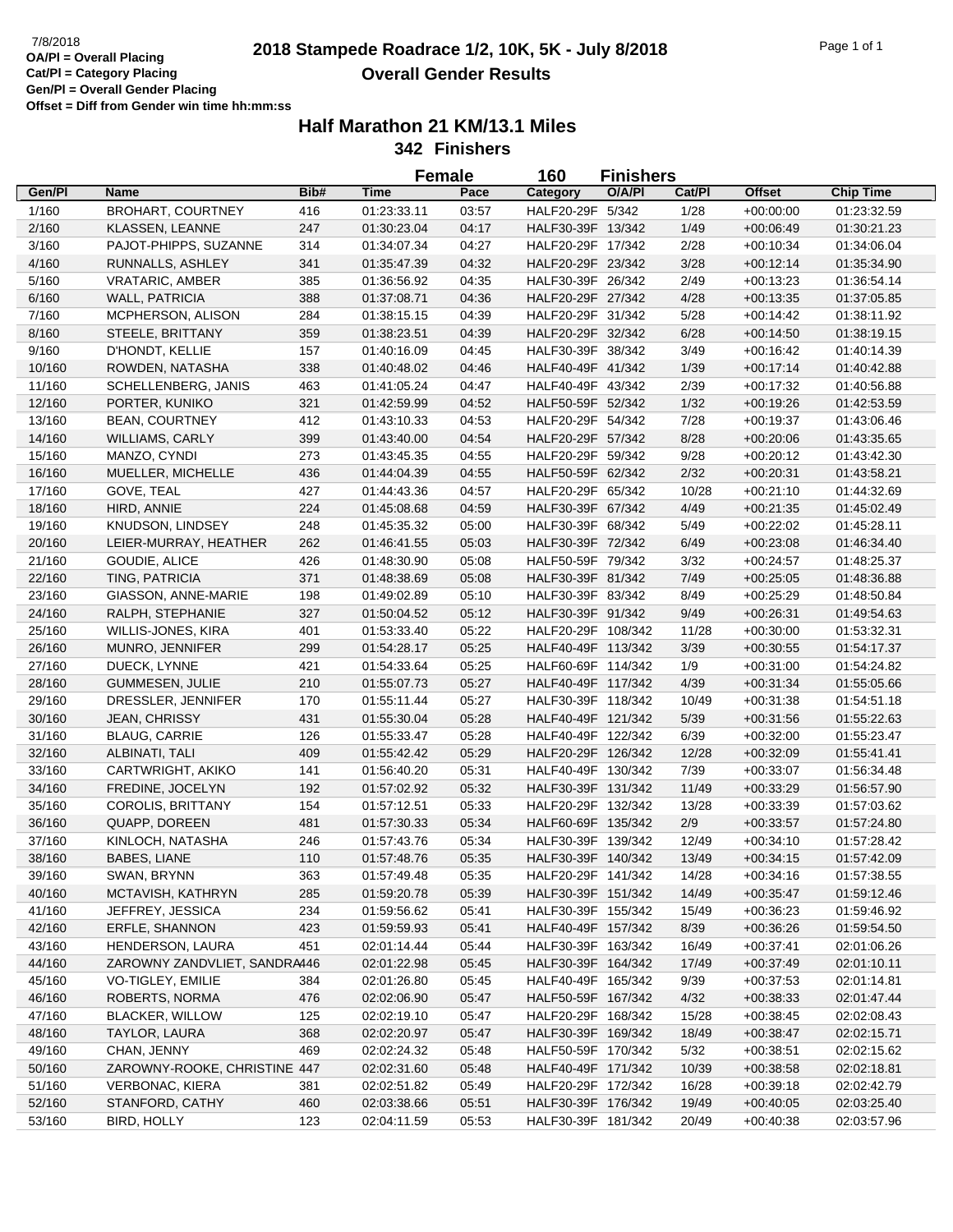# **2018 Stampede Roadrace 1/2, 10K, 5K - July 8/2018** 7/8/2018 Page 2 of 2 **Overall Gender Results**

|         |                           |      |             | <b>Female</b> | 160                | <b>Finishers</b> |        |               |                  |
|---------|---------------------------|------|-------------|---------------|--------------------|------------------|--------|---------------|------------------|
| Gen/Pl  | Name                      | Bib# | <b>Time</b> | Pace          | Category           | O/A/PI           | Cat/Pl | <b>Offset</b> | <b>Chip Time</b> |
| 54/160  | MANITOPYES, CARRIE        | 272  | 02:04:43.57 | 05:54         | HALF50-59F 184/342 |                  | 6/32   | $+00:41:10$   | 02:04:41.08      |
| 55/160  | WEISS, KERRI              | 392  | 02:05:25.11 | 05:56         | HALF30-39F 185/342 |                  | 21/49  | $+00:41:52$   | 02:05:09.81      |
| 56/160  | <b>INFUSINO, PATTY</b>    | 232  | 02:06:54.13 | 06:00         | HALF50-59F 188/342 |                  | 7/32   | $+00:43:21$   | 02:06:40.60      |
| 57/160  | PRINGLE, JORDAN           | 324  | 02:07:31.49 | 06:02         | HALF30-39F 190/342 |                  | 22/49  | $+00.43.58$   | 02:07:15.36      |
| 58/160  | WICKWIRE, JOAN            | 397  | 02:07:45.94 | 06:03         | HALF60-69F 191/342 |                  | 3/9    | $+00:44:12$   | 02:07:31.91      |
| 59/160  | NICHOLS, LEAH             | 452  | 02:07:50.40 | 06:03         | HALF50-59F 192/342 |                  | 8/32   | $+00:44:17$   | 02:07:47.74      |
| 60/160  | <b>BRODERICK, JESSICA</b> | 415  | 02:08:45.96 | 06:06         | HALF30-39F 198/342 |                  | 23/49  | $+00:45:12$   | 02:08:30.47      |
| 61/160  | HUNT, SHANNON             | 430  | 02:08:46.47 | 06:06         | HALF40-49F 199/342 |                  | 11/39  | $+00:45:13$   | 02:08:34.60      |
| 62/160  | HARDY, KATHERINE          | 489  | 02:08:51.88 | 06:06         | HALF40-49F 200/342 |                  | 12/39  | $+00:45:18$   | 02:08:40.95      |
| 63/160  | GOOD, NAVARRA             | 202  | 02:09:00.97 | 06:06         | HALF40-49F 202/342 |                  | 13/39  | $+00:45:27$   | 02:08:46.21      |
| 64/160  | GRIGG, SARA               | 208  | 02:09:04.53 | 06:07         | HALF30-39F 203/342 |                  | 24/49  | $+00:45:31$   | 02:08:57.07      |
| 65/160  | LI, AMY                   | 479  | 02:09:18.25 | 06:07         | HALF40-49F 204/342 |                  | 14/39  | $+00.45:45$   | 02:09:06.74      |
| 66/160  | GIBBS, ALLWYN             | 199  | 02:09:18.57 | 06:07         | HALF20-29F 205/342 |                  | 17/28  | $+00:45:45$   | 02:09:05.70      |
| 67/160  | CHEW, KAREN               | 145  | 02:09:29.91 | 06:08         | HALF40-49F 206/342 |                  | 15/39  |               | 02:09:09.08      |
|         |                           |      |             |               |                    |                  |        | $+00.45:56$   |                  |
| 68/160  | SHEPHERD, ALISON          | 344  | 02:11:01.51 | 06:12         | HALF50-59F 209/342 |                  | 9/32   | $+00:47:28$   | 02:10:51.20      |
| 69/160  | ST LOUIS, JULIE           | 356  | 02:11:08.22 | 06:12         | HALF30-39F 210/342 |                  | 25/49  | $+00.47:35$   | 02:10:54.08      |
| 70/160  | LANG, JULIE               | 253  | 02:11:23.25 | 06:13         | HALF20-29F 211/342 |                  | 18/28  | $+00:47:50$   | 02:11:10.18      |
| 71/160  | MCCORMICK, SHAE           | 434  | 02:11:34.51 | 06:14         | HALF20-29F 212/342 |                  | 19/28  | $+00:48:01$   | 02:11:30.23      |
| 72/160  | DUKELOW, JANICE           | 422  | 02:12:28.89 | 06:16         | HALF40-49F 215/342 |                  | 16/39  | $+00:48:55$   | 02:12:20.01      |
| 73/160  | MELIA, LOUISE             | 286  | 02:12:43.41 | 06:17         | HALF20-29F 217/342 |                  | 20/28  | $+00:49:10$   | 02:12:28.59      |
| 74/160  | VAN IEPEREN, ALEXIS       | 378  | 02:12:48.53 | 06:17         | HALF19&UF 218/342  |                  | 1/2    | $+00:49:15$   | 02:12:36.66      |
| 75/160  | VANDALE, JOANNE           | 491  | 02:13:23.35 | 06:19         | HALF30-39F 219/342 |                  | 26/49  | $+00:49:50$   | 02:12:54.74      |
| 76/160  | <b>GARCIA, MADELINE</b>   | 195  | 02:14:45.44 | 06:23         | HALF40-49F 223/342 |                  | 17/39  | $+00:51:12$   | 02:14:31.98      |
| 77/160  | <b>DEMERS, KRISTI</b>     | 420  | 02:15:06.18 | 06:24         | HALF40-49F 224/342 |                  | 18/39  | $+00:51:33$   | 02:14:46.90      |
| 78/160  | JACKSON, JENNIFER         | 233  | 02:15:06.35 | 06:24         | HALF40-49F 225/342 |                  | 19/39  | $+00:51:33$   | 02:14:40.68      |
| 79/160  | FAIRHOLM, MADISON         | 180  | 02:15:42.49 | 06:25         | HALF19&UF 226/342  |                  | 2/2    | $+00:52:09$   | 02:15:39.76      |
| 80/160  | DEAULT, JULIA             | 160  | 02:15:50.43 | 06:26         | HALF30-39F 227/342 |                  | 27/49  | $+00:52:17$   | 02:15:30.23      |
| 81/160  | LEE, LAURA                | 259  | 02:16:18.59 | 06:27         | HALF40-49F 228/342 |                  | 20/39  | $+00:52:45$   | 02:16:09.88      |
| 82/160  | RISERBATO, ANTONINA       | 484  | 02:16:35.02 | 06:28         | HALF30-39F 230/342 |                  | 28/49  | $+00:53:01$   | 02:16:15.03      |
| 83/160  | MONTGOMERY, LISA          | 295  | 02:17:48.37 | 06:31         | HALF40-49F 233/342 |                  | 21/39  | $+00.54:15$   | 02:17:25.78      |
| 84/160  | ZILKOWSKY, BREANNE        | 406  | 02:18:05.29 | 06:32         | HALF20-29F 235/342 |                  | 21/28  | $+00:54:32$   | 02:17:57.35      |
| 85/160  | SKILNICK-MIERAU, TAMMY    | 350  | 02:18:48.53 | 06:34         | HALF50-59F 236/342 |                  | 10/32  | $+00:55:15$   | 02:18:30.10      |
| 86/160  | LINGE, ANGELIQUE          | 433  | 02:18:52.85 | 06:34         | HALF40-49F 237/342 |                  | 22/39  | $+00:55:19$   | 02:18:35.08      |
| 87/160  | <b>NGUYEN, TRICIA</b>     | 304  | 02:18:57.77 | 06:35         | HALF20-29F 238/342 |                  | 22/28  | $+00.55:24$   | 02:06:29.13      |
| 88/160  | MCDUFFIE, NICOLA          | 473  | 02:19:07.38 | 06:35         | HALF50-59F 239/342 |                  | 11/32  | $+00:55:34$   | 02:18:50.51      |
| 89/160  | ZVAIGZNE, LAUREL          | 456  | 02:19:12.39 | 06:35         | HALF30-39F 240/342 |                  | 29/49  | $+00.55.39$   | 02:18:51.55      |
| 90/160  | STAFFORD, KAREN           | 358  | 02:19:15.85 | 06:36         | HALF50-59F 241/342 |                  | 12/32  | $+00.55:42$   | 02:18:58.14      |
| 91/160  | <b>GUSTAFSON, BRE</b>     | 212  | 02:20:11.10 | 06:38         | HALF30-39F 244/342 |                  | 30/49  | $+00:56:37$   | 02:19:51.64      |
| 92/160  | FORBES, DIXIE             | 190  | 02:20:30.23 | 06:39         | HALF30-39F 245/342 |                  | 31/49  | $+00:56:57$   | 02:20:20.40      |
| 93/160  | PETURSSON, TANNIS         | 317  | 02:21:02.82 | 06:41         | HALF50-59F 247/342 |                  | 13/32  | $+00:57:29$   | 02:20:47.72      |
| 94/160  | ALBION, CHRISTINE         | 101  | 02:21:02.84 | 06:41         | HALF30-39F 248/342 |                  | 32/49  | $+00:57:29$   | 02:20:46.91      |
| 95/160  | BUREAUD, DIANA            | 134  | 02:21:14.20 | 06:41         | HALF30-39F 249/342 |                  | 33/49  | $+00.57:41$   | 02:20:59.22      |
|         | MCNICOL, DENISE           |      | 02:22:03.92 | 06:43         | HALF50-59F 252/342 |                  |        |               |                  |
| 96/160  |                           | 283  |             |               |                    |                  | 14/32  | $+00:58:30$   | 02:21:34.55      |
| 97/160  | HIRSCHE, JULIE            | 429  | 02:22:39.46 | 06:45         | HALF40-49F 254/342 |                  | 23/39  | $+00:59:06$   | 02:22:29.54      |
| 98/160  | MCMULLIN, ANNE            | 280  | 02:22:55.44 | 06:46         | HALF30-39F 255/342 |                  | 34/49  | $+00:59:22$   | 02:22:40.82      |
| 99/160  | <b>BOWEN, MAGGIE</b>      | 449  | 02:22:56.48 | 06:46         | HALF50-59F 256/342 |                  | 15/32  | $+00:59:23$   | 02:22:46.56      |
| 100/160 | VAN EERDT, MIEKE          | 377  | 02:23:23.26 | 06:47         | HALF40-49F 257/342 |                  | 24/39  | $+00:59:50$   | 02:23:17.72      |
| 101/160 | COROLIS, KRISTINE         | 155  | 02:23:59.36 | 06:49         | HALF60-69F 258/342 |                  | 4/9    | $+01:00:26$   | 02:23:50.06      |
| 102/160 | <b>BEAMISH, KAILEY</b>    | 118  | 02:24:11.41 | 06:50         | HALF20-29F 260/342 |                  | 23/28  | $+01:00:38$   | 02:23:49.32      |
| 103/160 | ATKINSON, LINDSAY         | 492  | 02:24:41.43 | 06:51         | HALF30-39F 263/342 |                  | 35/49  | $+01:01:08$   | 02:24:17.30      |
| 104/160 | COLLINGE, HEIDI           | 149  | 02:24:47.42 | 06:51         | HALF40-49F 265/342 |                  | 25/39  | $+01:01:14$   | 02:24:23.13      |
| 105/160 | WETHERELL, DAWNA          | 394  | 02:24:58.69 | 06:52         | HALF40-49F 267/342 |                  | 26/39  | $+01:01:25$   | 02:24:34.51      |
| 106/160 | WHITE, TABETHA            | 396  | 02:25:01.56 | 06:52         | HALF40-49F 268/342 |                  | 27/39  | $+01:01:28$   | 02:24:55.96      |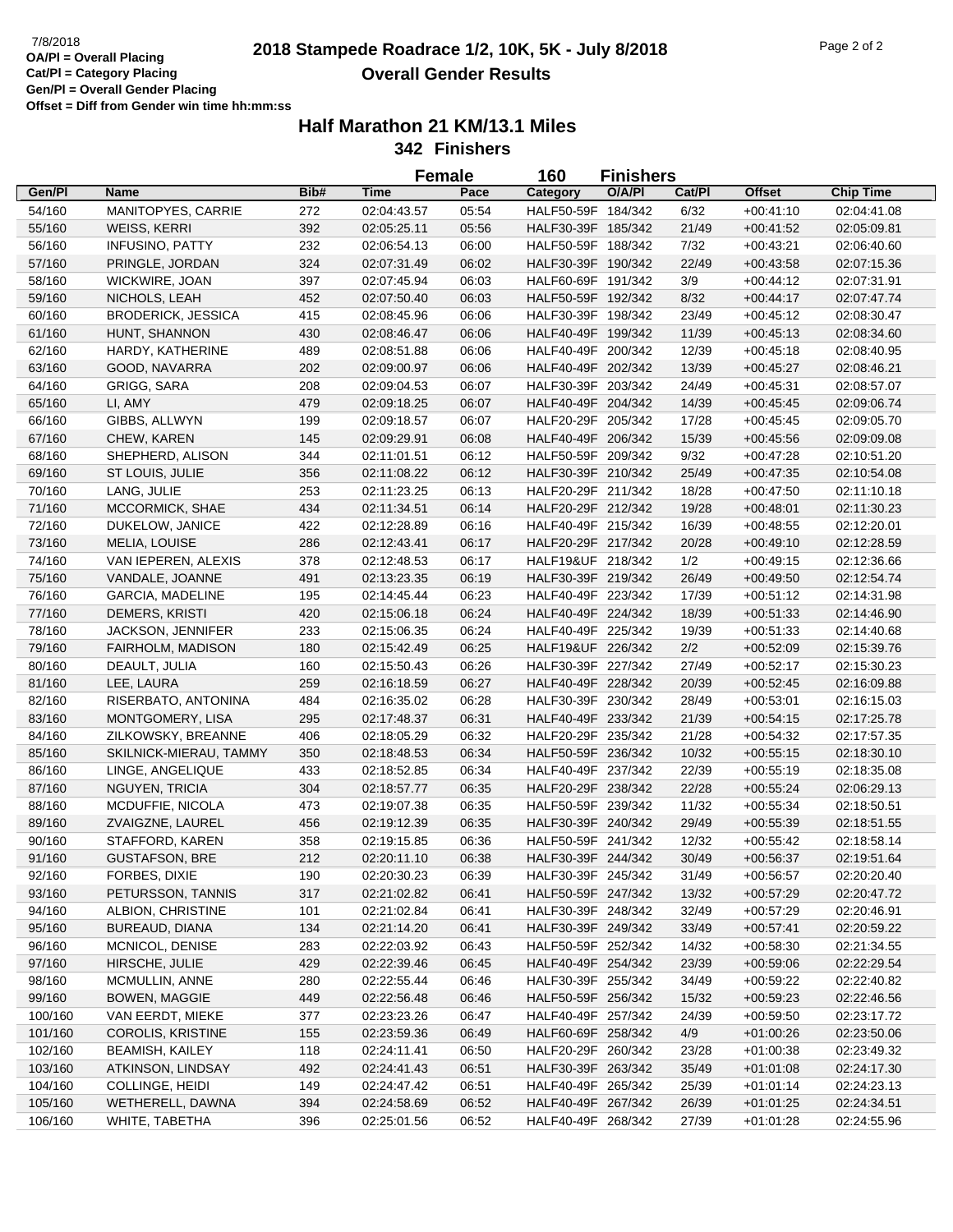# **2018 Stampede Roadrace 1/2, 10K, 5K - July 8/2018** 7/8/2018 Page 3 of 3 **Overall Gender Results**

|         |                           |      | <b>Female</b> |       | 160                | <b>Finishers</b> |        |               |                  |
|---------|---------------------------|------|---------------|-------|--------------------|------------------|--------|---------------|------------------|
| Gen/Pl  | Name                      | Bib# | <b>Time</b>   | Pace  | <b>Category</b>    | O/A/PI           | Cat/Pl | <b>Offset</b> | <b>Chip Time</b> |
| 107/160 | CAMPBELLL, THEA           | 138  | 02:25:10.70   | 06:52 | HALF40-49F 269/342 |                  | 28/39  | $+01:01:37$   | 02:24:49.22      |
| 108/160 | STEWARD, LINDSAY          | 360  | 02:26:44.94   | 06:57 | HALF30-39F 270/342 |                  | 36/49  | $+01:03:11$   | 02:26:40.09      |
| 109/160 | SKAGE, JODI               | 347  | 02:26:45.00   | 06:57 | HALF30-39F 271/342 |                  | 37/49  | $+01:03:11$   | 02:26:40.20      |
| 110/160 | CARLISLE, LAURA           | 139  | 02:28:26.40   | 07:02 | HALF50-59F 274/342 |                  | 16/32  | $+01:04:53$   | 02:28:18.51      |
| 111/160 | <b>BAKER, THERESA</b>     | 112  | 02:28:26.54   | 07:02 | HALF50-59F 275/342 |                  | 17/32  | $+01:04:53$   | 02:28:18.18      |
| 112/160 | <b>COCKBURN, JESS</b>     | 148  | 02:28:42.02   | 07:02 | HALF30-39F 276/342 |                  | 38/49  | $+01:05:08$   | 02:28:21.35      |
| 113/160 | WAITE, ERIN               | 387  | 02:28:44.24   | 07:02 | HALF50-59F 277/342 |                  | 18/32  | $+01:05:11$   | 02:28:22.66      |
| 114/160 | <b>BRUNSKILL, VALERIE</b> | 132  | 02:29:00.74   | 07:03 | HALF20-29F 279/342 |                  | 24/28  | $+01:05:27$   | 02:28:57.69      |
| 115/160 | LIEU, JESSICA             | 265  | 02:29:28.04   | 07:05 | HALF20-29F 280/342 |                  | 25/28  | $+01:05:54$   | 02:29:03.08      |
| 116/160 | LEE, CHERYL               | 258  | 02:29:42.62   | 07:05 | HALF30-39F 282/342 |                  | 39/49  | $+01:06:09$   | 02:29:21.25      |
| 117/160 | LEE, TERRY                | 261  | 02:29:50.91   | 07:06 | HALF50-59F 283/342 |                  | 19/32  | $+01:06:17$   | 02:29:27.94      |
| 118/160 | RAY, KELSEY               | 329  | 02:30:42.54   | 07:08 | HALF20-29F 284/342 |                  | 26/28  | $+01:07:09$   | 02:30:23.71      |
| 119/160 | FAYYAZ, SARAH             | 183  | 02:30:57.81   | 07:09 | HALF40-49F 286/342 |                  | 29/39  | $+01:07:24$   | 02:30:31.56      |
| 120/160 | FAHR, HEATHER             | 178  | 02:32:22.83   | 07:13 | HALF30-39F 287/342 |                  | 40/49  | $+01:08:49$   | 02:32:01.91      |
| 121/160 | HAIGHT-SHERRY, KRISTA     | 214  | 02:34:08.12   | 07:18 | HALF40-49F 289/342 |                  | 30/39  | $+01:10:35$   | 02:33:41.94      |
| 122/160 | NEWMAN, JENNIFER          | 302  | 02:34:42.10   | 07:19 | HALF40-49F 291/342 |                  | 31/39  | $+01:11:08$   | 02:34:39.89      |
| 123/160 | SPICE, LEE                | 443  | 02:41:21.94   | 07:38 | HALF50-59F 294/342 |                  | 20/32  | $+01:17:48$   | 02:40:57.18      |
| 124/160 | BAXTER, KENDRA            | 116  | 02:41:30.42   | 07:39 | HALF20-29F 295/342 |                  | 27/28  | $+01:17:57$   | 02:41:15.20      |
| 125/160 | WATE, ABOLI               | 391  | 02:41:57.75   | 07:40 | HALF30-39F 297/342 |                  | 41/49  | $+01:18:24$   | 02:41:57.75      |
| 126/160 | HAND, DANA                | 215  | 02:42:13.16   | 07:41 | HALF50-59F 298/342 |                  | 21/32  | $+01:18:40$   | 02:41:49.98      |
| 127/160 | SZOMBATHY, KAITLIN        | 364  | 02:42:54.51   | 07:43 | HALF30-39F 300/342 |                  | 42/49  | $+01:19:21$   | 02:42:29.82      |
| 128/160 | MILLER, KAREN             | 291  | 02:43:17.65   | 07:44 | HALF30-39F 301/342 |                  | 43/49  | $+01:19:44$   | 02:43:11.69      |
| 129/160 | BURWASH, GLORINDA         | 136  | 02:44:31.76   | 07:47 | HALF40-49F 303/342 |                  | 32/39  | $+01:20:58$   | 02:44:29.35      |
| 130/160 | SMITH, LINDA              | 352  | 02:45:05.13   | 07:49 | HALF60-69F 305/342 |                  | 5/9    | $+01:21:32$   | 02:44:35.23      |
| 131/160 | RIVERA, KATHERINE         | 440  | 02:45:23.52   | 07:50 | HALF30-39F 306/342 |                  | 44/49  | $+01:21:50$   | 02:45:16.96      |
| 132/160 | TA, KAREN                 | 445  | 02:45:30.08   | 07:50 | HALF30-39F 307/342 |                  | 45/49  | $+01:21:56$   | 02:45:25.20      |
| 133/160 | STONE, CATHERINE          | 478  | 02:48:40.34   | 07:59 | HALF20-29F 309/342 |                  | 28/28  | $+01:25:07$   | 02:48:31.12      |
| 134/160 | PRETTO, CHRISTINE         | 323  | 02:50:46.65   | 08:05 | HALF40-49F 310/342 |                  | 33/39  | $+01:27:13$   | 02:50:22.53      |
| 135/160 | LEE, SONIA                | 260  | 02:53:53.42   | 08:14 | HALF30-39F 312/342 |                  | 46/49  | $+01:30:20$   | 02:53:52.35      |
| 136/160 | FLOOD, AMANDA             | 188  | 02:55:54.64   | 08:20 | HALF30-39F 313/342 |                  | 47/49  | $+01:32:21$   | 02:55:25.96      |
| 137/160 | MILLMAN, CARRIE           | 435  | 02:58:13.57   | 08:26 | HALF50-59F 314/342 |                  | 22/32  | $+01:34:40$   | 02:58:12.08      |
| 138/160 | BAYDA, JANET              | 467  | 02:58:37.59   | 08:27 | HALF40-49F 315/342 |                  | 34/39  | $+01:35:04$   | 02:49:48.59      |
| 139/160 | <b>BON, MARGARET</b>      | 129  | 02:58:37.67   | 08:27 | HALF30-39F 316/342 |                  | 48/49  | $+01:35:04$   | 02:49:48.67      |
| 140/160 | HEWITT, KAREN             | 223  | 03:02:52.01   | 08:40 | HALF50-59F 317/342 |                  | 23/32  | $+01:39:18$   | 03:02:47.85      |
| 141/160 | GEE, KAREN                | 197  | 03:03:25.29   | 08:41 | HALF40-49F 318/342 |                  | 35/39  | $+01:39:52$   | 03:03:24.22      |
| 142/160 | SNYDER, JILL              | 340  | 03:07:03.67   | 08:51 | HALF40-49F 319/342 |                  | 36/39  | $+01:43:30$   | 03:06:58.57      |
| 143/160 | KOSIK, WILMA              | 250  | 03:07:03.81   | 08:51 | HALF50-59F 320/342 |                  | 24/32  | +01:43:30     | 03:06:58.87      |
| 144/160 | <b>COLLINS, ANDREA</b>    | 150  | 03:07:03.95   | 08:51 | HALF50-59F 321/342 |                  | 25/32  | $+01:43:30$   | 03:06:59.25      |
| 145/160 | GARSTAD, TINA             | 196  | 03:08:48.29   | 08:56 | HALF50-59F 322/342 |                  | 26/32  | $+01:45:15$   | 03:08:45.06      |
| 146/160 | KATZ, DEBORAH             | 242  | 03:12:07.63   | 09:06 | HALF60-69F 323/342 |                  | 6/9    | $+01:48:34$   | 03:12:07.14      |
| 147/160 | SILVERSTONE, BEV          | 345  | 03:12:07.64   | 09:06 | HALF60-69F 324/342 |                  | 7/9    | $+01:48:34$   | 03:12:07.63      |
| 148/160 | <b>REABURN, TARA</b>      | 330  | 03:21:13.67   | 09:32 | HALF40-49F 328/342 |                  | 37/39  | $+01:57:40$   | 03:21:09.27      |
| 149/160 | ZEIJLEMAKER, MARJOLEIN    | 405  | 03:25:40.57   | 09:44 | HALF40-49F 329/342 |                  | 38/39  | $+02:02:07$   | 03:25:34.31      |
| 150/160 | <b>SCHAFF, LESLIE</b>     | 453  | 03:27:10.59   | 09:49 | HALF40-49F 330/342 |                  | 39/39  | $+02:03:37$   | 03:26:26.75      |
| 151/160 | TOLHURST, KRISTA          | 372  | 03:32:26.05   | 10:04 | HALF30-39F 331/342 |                  | 49/49  | $+02:08:52$   | 03:32:21.73      |
| 152/160 | CHILTON, JOANNE           | 146  | 03:34:03.85   | 10:08 | HALF50-59F 333/342 |                  | 27/32  | $+02:10:30$   | 03:34:02.36      |
| 153/160 | O'HANDLEY, LINDA          | 306  | 03:35:43.17   | 10:13 | HALF50-59F 334/342 |                  | 28/32  | $+02:12:10$   | 03:35:40.24      |
| 154/160 | BRUNSKILL, ROXANNE        | 131  | 03:36:39.28   | 10:16 | HALF50-59F 335/342 |                  | 29/32  | $+02:13:06$   | 03:36:36.23      |
| 155/160 | COMEAU, CAROL             | 151  | 03:40:48.23   | 10:27 | HALF60-69F 336/342 |                  | 8/9    | $+02:17:15$   | 03:40:46.22      |
| 156/160 | DIEBOLT, LESLIE           | 165  | 03:43:00.29   | 10:34 | HALF60-69F 337/342 |                  | 9/9    | $+02:19:27$   | 03:42:56.77      |
| 157/160 | SAMUELSON, MARLENE        | 342  | 03:49:05.49   | 10:51 | HALF70+F           | 338/342          | 1/1    | $+02:25:32$   | 03:49:05.30      |
| 158/160 | <b>SKELTON, JACQUI</b>    | 349  | 04:08:21.82   | 11:46 | HALF50-59F 339/342 |                  | 30/32  | $+02:44:48$   | 04:03:24.82      |
|         | RICHARDS, RANDINE         |      |               |       |                    |                  |        |               |                  |
| 159/160 |                           | 475  | 04:12:27.60   | 11:57 | HALF50-59F 341/342 |                  | 31/32  | $+02:48:54$   | 04:12:23.96      |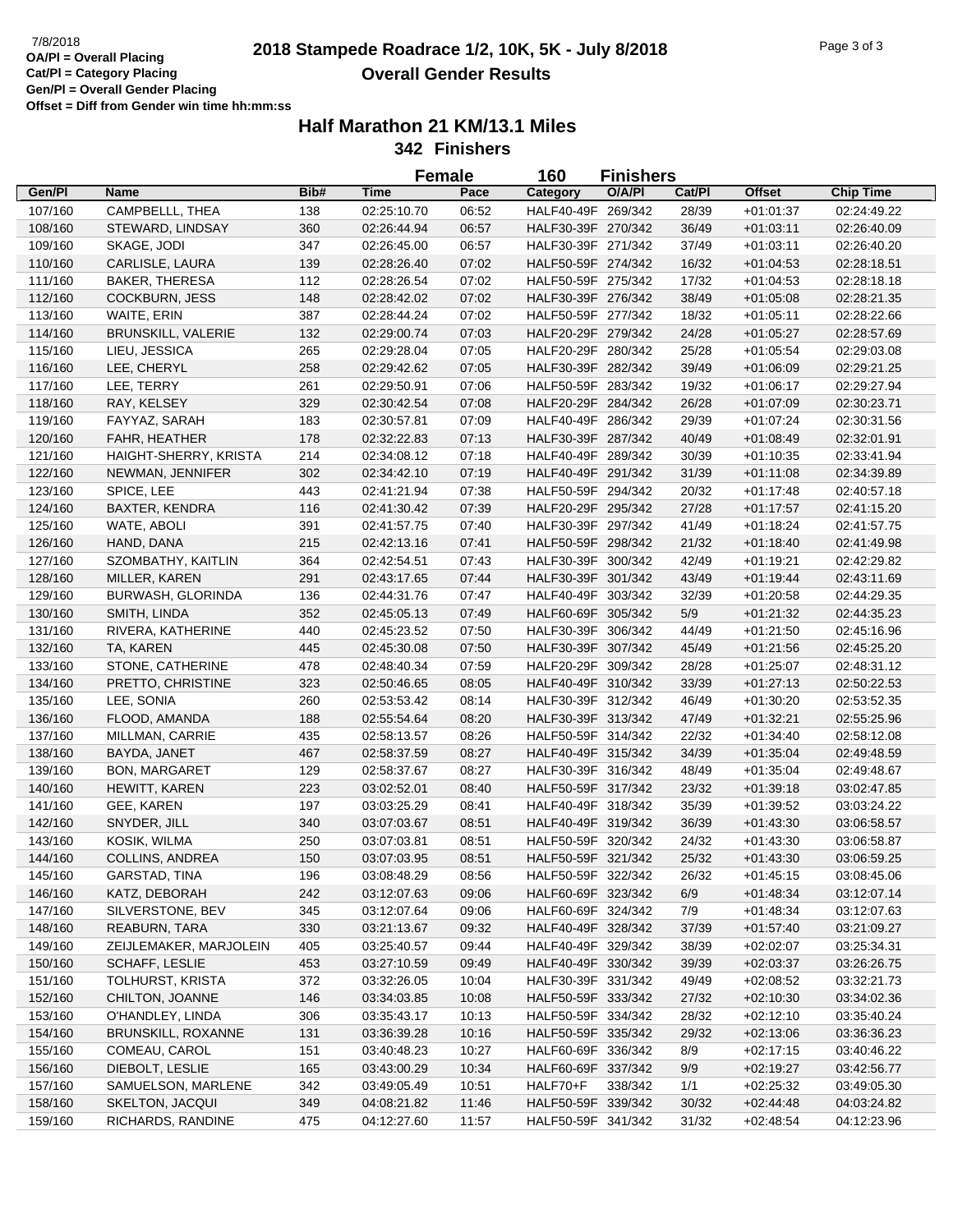#### **Half Marathon 21 KM/13.1 Miles**

#### **342 Finishers**

|         |                   |      | Female      |       | 160            | $\overline{\phantom{a}}$ inishers |        |               |                  |
|---------|-------------------|------|-------------|-------|----------------|-----------------------------------|--------|---------------|------------------|
| Gen/PI  | Name              | Bib# | <b>Time</b> | Pace  | Category       | O/A/PI                            | Cat/Pl | <b>Offset</b> | <b>Chip Time</b> |
| 160/160 | . LILLY<br>YOUNG. | 403  | 04:12:27.99 | 11:57 | HAL<br>F50-59F | 342/342                           | 32/32  | $+02:48:54$   | 04:07:28.99      |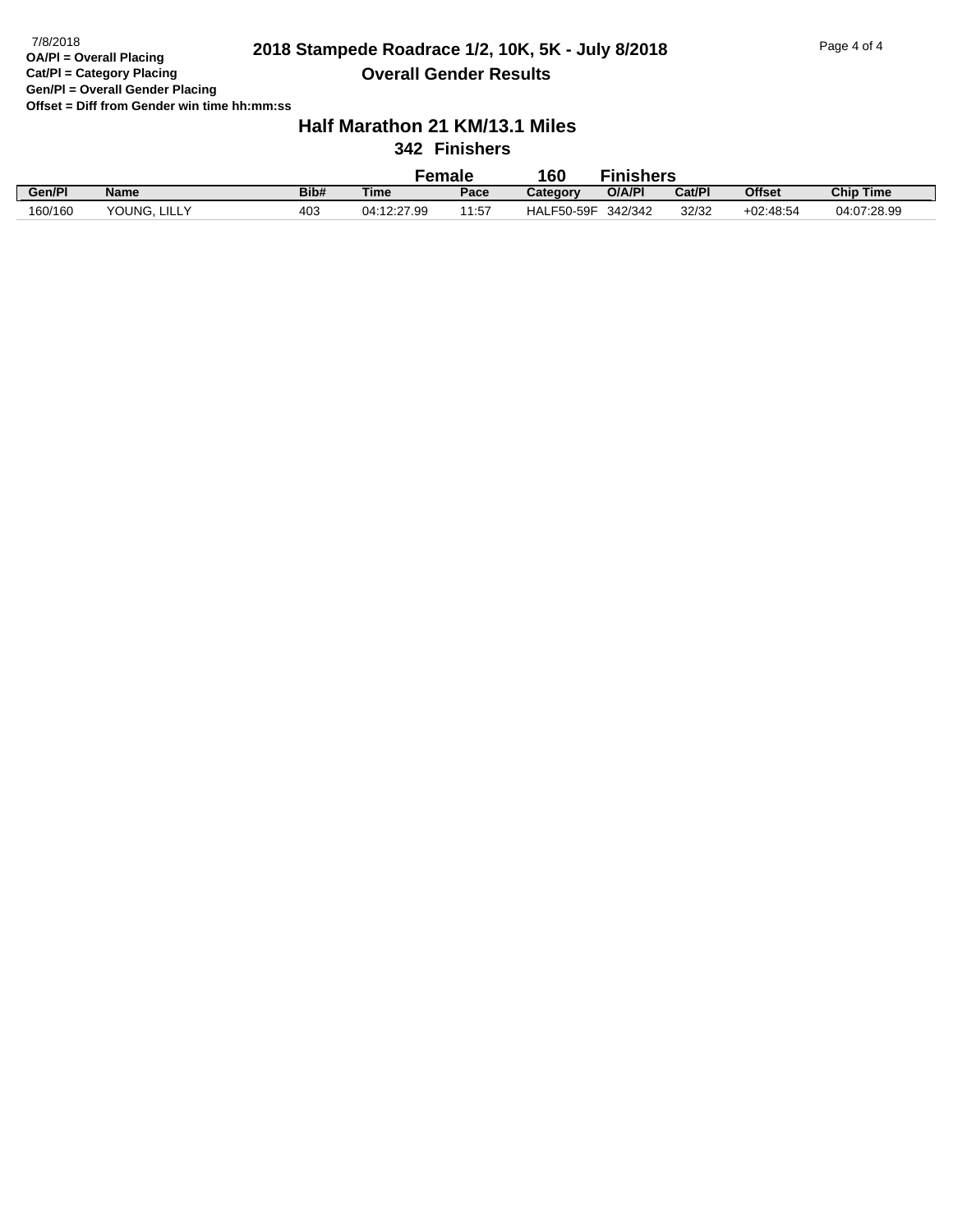## **2018 Stampede Roadrace 1/2, 10K, 5K - July 8/2018** 7/8/2018 Page 5 of 5 **Overall Gender Results**

|        |                         |      | <b>Male</b> |       | 182               | <b>Finishers</b> |        |               |                  |
|--------|-------------------------|------|-------------|-------|-------------------|------------------|--------|---------------|------------------|
| Gen/Pl | <b>Name</b>             | Bib# | Time        | Pace  | Category          | O/A/PI           | Cat/Pl | <b>Offset</b> | <b>Chip Time</b> |
| 1/182  | LIBRE, NACHO            | 264  | 01:10:24.53 | 03:20 | HALF20-29M 1/342  |                  | 1/18   | $+00:00:00$   | 01:10:24.52      |
| 2/182  | HUTCHINSON, CHRIS       | 230  | 01:18:03.46 | 03:41 | HALF30-39M 2/342  |                  | 1/55   | $+00.07:38$   | 01:18:03.04      |
| 3/182  | ROSS, DARYL             | 490  | 01:19:01.92 | 03:44 | HALF20-29M 3/342  |                  | 2/18   | $+00:08:37$   | 01:19:01.23      |
| 4/182  | <b>BEESON, NICHOLAS</b> | 448  | 01:23:15.49 | 03:56 | HALF30-39M 4/342  |                  | 2/55   | $+00:12:50$   | 01:23:15.39      |
| 5/182  | BELL, DARCY             | 413  | 01:24:08.30 | 03:59 | HALF30-39M 6/342  |                  | 3/55   | $+00:13:43$   | 01:24:08.29      |
| 6/182  | <b>GAGNON, YVES</b>     | 193  | 01:24:40.32 | 04:00 | HALF40-49M 7/342  |                  | 1/46   | $+00:14:15$   | 01:24:40.09      |
| 7/182  | CORMIER, RYAN           | 153  | 01:27:28.47 | 04:08 | HALF20-29M 8/342  |                  | 3/18   | $+00:17:03$   | 01:27:28.46      |
| 8/182  | LYSOV, IGOR             | 268  | 01:27:45.94 | 04:09 | HALF30-39M 9/342  |                  | 4/55   | $+00:17:21$   | 01:27:42.70      |
| 9/182  | STADEL, MICHAEL         | 357  | 01:28:49.57 | 04:12 | HALF30-39M 10/342 |                  | 5/55   | $+00:18:25$   | 01:28:40.55      |
| 10/182 | CORELL, MARK            | 470  | 01:28:57.25 | 04:12 | HALF40-49M 11/342 |                  | 2/46   | $+00:18:32$   | 01:28:56.44      |
| 11/182 | BIRD, JOHN              | 468  | 01:30:04.87 | 04:16 | HALF40-49M 12/342 |                  | 3/46   | $+00:19:40$   | 01:30:02.99      |
| 12/182 | CHIVASA, MUFARO         | 147  | 01:30:25.05 | 04:17 | HALF40-49M 14/342 |                  | 4/46   | $+00:20:00$   | 01:30:21.68      |
|        |                         |      |             |       |                   |                  |        |               |                  |
| 13/182 | LUDLOW, BRYAN           | 458  | 01:32:55.28 | 04:24 | HALF30-39M 15/342 |                  | 6/55   | $+00:22:30$   | 01:32:51.18      |
| 14/182 | PAULUS, EDMUND          | 315  | 01:33:12.12 | 04:25 | HALF30-39M 16/342 |                  | 7/55   | $+00:22:47$   | 01:32:58.28      |
| 15/182 | MCNAUGHT, PATRICK       | 281  | 01:34:29.76 | 04:28 | HALF20-29M 18/342 |                  | 4/18   | $+00:24:05$   | 01:34:25.99      |
| 16/182 | DE PALÉZIEUX, KRIS      | 419  | 01:34:50.90 | 04:29 | HALF20-29M 19/342 |                  | 5/18   | $+00:24:26$   | 01:34:50.26      |
| 17/182 | ROBERTSON, ALASTAIR     | 334  | 01:35:18.06 | 04:30 | HALF30-39M 20/342 |                  | 8/55   | $+00:24:53$   | 01:35:16.98      |
| 18/182 | REAL, PETER             | 331  | 01:35:21.36 | 04:31 | HALF40-49M 21/342 |                  | $5/46$ | $+00:24:56$   | 01:35:18.40      |
| 19/182 | DURUSSEL, RYAN          | 175  | 01:35:47.16 | 04:32 | HALF40-49M 22/342 |                  | 6/46   | $+00:25:22$   | 01:35:37.82      |
| 20/182 | VAN EERDT, FRANK        | 376  | 01:36:45.88 | 04:35 | HALF40-49M 24/342 |                  | 7/46   | $+00:26:21$   | 01:36:40.16      |
| 21/182 | DOLL, JUSTIN            | 471  | 01:36:51.91 | 04:35 | HALF30-39M 25/342 |                  | 9/55   | $+00:26:27$   | 01:36:46.00      |
| 22/182 | <b>MOLNAR, PATRICE</b>  | 294  | 01:37:20.76 | 04:36 | HALF30-39M 28/342 |                  | 10/55  | $+00:26:56$   | 01:37:10.53      |
| 23/182 | WHITE, LANDON           | 395  | 01:37:34.59 | 04:37 | HALF30-39M 29/342 |                  | 11/55  | $+00:27:10$   | 01:37:31.42      |
| 24/182 | MORRISH, IAIN           | 298  | 01:38:00.88 | 04:38 | HALF40-49M 30/342 |                  | 8/46   | $+00:27:36$   | 01:37:48.89      |
| 25/182 | KINASCHUK, KENT         | 244  | 01:38:59.51 | 04:41 | HALF40-49M 33/342 |                  | 9/46   | $+00:28:34$   | 01:38:50.68      |
| 26/182 | GRANLEY, ALEXANDER      | 428  | 01:39:29.88 | 04:42 | HALF20-29M 34/342 |                  | 6/18   | $+00:29:05$   | 01:39:21.05      |
| 27/182 | ROWE, TROY              | 339  | 01:39:38.05 | 04:43 | HALF30-39M 35/342 |                  | 12/55  | $+00:29:13$   | 01:39:35.20      |
| 28/182 | HEUVER, NATHAN          | 221  | 01:39:43.46 | 04:43 | HALF19&UM 36/342  |                  | 1/3    | $+00:29:18$   | 01:39:35.09      |
| 29/182 | LIBIN, MICAH            | 472  | 01:39:50.51 | 04:43 | HALF40-49M 37/342 |                  | 10/46  | $+00:29:25$   | 01:39:46.63      |
| 30/182 | <b>GREGGS, JONATHON</b> | 206  | 01:40:39.93 | 04:46 | HALF50-59M 39/342 |                  | 1/39   | $+00:30:15$   | 01:40:16.58      |
| 31/182 | OLIVER, CHRIS           | 308  | 01:40:43.05 | 04:46 | HALF40-49M 40/342 |                  | 11/46  | $+00:30:18$   | 01:40:21.47      |
| 32/182 | ESPEY, BOB              | 176  | 01:40:58.66 | 04:47 | HALF50-59M 42/342 |                  | 2/39   | $+00:30:34$   | 01:40:53.64      |
| 33/182 | TANG, KENNETH           | 365  | 01:41:09.60 | 04:47 | HALF30-39M 44/342 |                  | 13/55  | $+00:30:45$   | 01:41:04.75      |
| 34/182 | HEWARD, CHAD            | 222  | 01:41:12.29 | 04:47 | HALF30-39M 45/342 |                  | 14/55  | $+00.30:47$   | 01:41:09.80      |
| 35/182 | <b>BENKE, MIKE</b>      | 122  | 01:41:17.52 | 04:48 | HALF30-39M 46/342 |                  | 15/55  | $+00:30:52$   | 01:41:14.07      |
| 36/182 | MASSE, JEFFREY          | 275  | 01:41:19.52 | 04:48 | HALF20-29M 47/342 |                  | 7/18   | $+00:30:54$   | 01:41:13.69      |
| 37/182 | MOLITOR, RANDY          | 293  | 01:42:07.67 | 04:50 | HALF50-59M 48/342 |                  | 3/39   | $+00:31:43$   | 01:42:01.17      |
| 38/182 | AREVALO LUNA, HECTOR    | 411  | 01:42:29.31 | 04:51 | HALF30-39M 49/342 |                  | 16/55  | $+00:32:04$   | 01:42:24.17      |
| 39/182 | O'NEILL, TOM            | 474  | 01:42:53.26 | 04:52 | HALF30-39M 50/342 |                  | 17/55  | $+00:32:28$   | 01:42:38.70      |
| 40/182 | SHEIL, NEVIN            | 441  | 01:42:58.23 | 04:52 | HALF40-49M 51/342 |                  | 12/46  | $+00:32:33$   | 01:42:51.09      |
| 41/182 | NISCAK, DAVID           | 438  | 01:43:09.18 | 04:53 | HALF30-39M 53/342 |                  | 18/55  | $+00:32:44$   | 01:43:05.09      |
| 42/182 | BECKLEY, DAVID          | 120  |             | 04:53 |                   |                  | 19/55  |               |                  |
|        |                         |      | 01:43:18.83 |       | HALF30-39M 55/342 |                  |        | $+00:32:54$   | 01:43:14.56      |
| 43/182 | ANDERSON, RYAN          | 466  | 01:43:21.56 | 04:53 | HALF40-49M 56/342 |                  | 13/46  | $+00:32:57$   | 01:43:19.18      |
| 44/182 | MCNERNEY, TOM           | 282  | 01:43:41.20 | 04:54 | HALF30-39M 58/342 |                  | 20/55  | $+00:33:16$   | 01:43:34.30      |
| 45/182 | ROBICHAUD, LEIGHAM      | 335  | 01:43:45.35 | 04:55 | HALF30-39M 60/342 |                  | 21/55  | $+00:33:20$   | 01:43:43.70      |
| 46/182 | KAISER, ANDREW          | 240  | 01:43:52.10 | 04:55 | HALF20-29M 61/342 |                  | 8/18   | $+00:33:27$   | 01:43:48.22      |
| 47/182 | RAMSAY, CRAIG           | 485  | 01:44:13.60 | 04:56 | HALF30-39M 63/342 |                  | 22/55  | $+00:33:49$   | 01:44:03.51      |
| 48/182 | TOMLINSON, CYRIL        | 374  | 01:44:20.59 | 04:56 | HALF30-39M 64/342 |                  | 23/55  | $+00:33:56$   | 01:44:05.26      |
| 49/182 | <b>BAGLEY, ROBERT</b>   | 111  | 01:44:50.63 | 04:58 | HALF50-59M 66/342 |                  | 4/39   | $+00:34:26$   | 01:44:42.65      |
| 50/182 | FAY, DAMIAN             | 182  | 01:45:55.42 | 05:01 | HALF30-39M 69/342 |                  | 24/55  | $+00:35:30$   | 01:45:51.33      |
| 51/182 | WARDEN, DOUG            | 464  | 01:46:15.61 | 05:02 | HALF50-59M 70/342 |                  | 5/39   | $+00:35:51$   | 01:46:08.81      |
| 52/182 | AMAN, IAN               | 106  | 01:46:32.41 | 05:02 | HALF40-49M 71/342 |                  | 14/46  | $+00:36:07$   | 01:46:26.69      |
| 53/182 | HERBISON, JUSTIN        | 219  | 01:47:15.03 | 05:04 | HALF20-29M 73/342 |                  | 9/18   | $+00:36:50$   | 01:47:08.92      |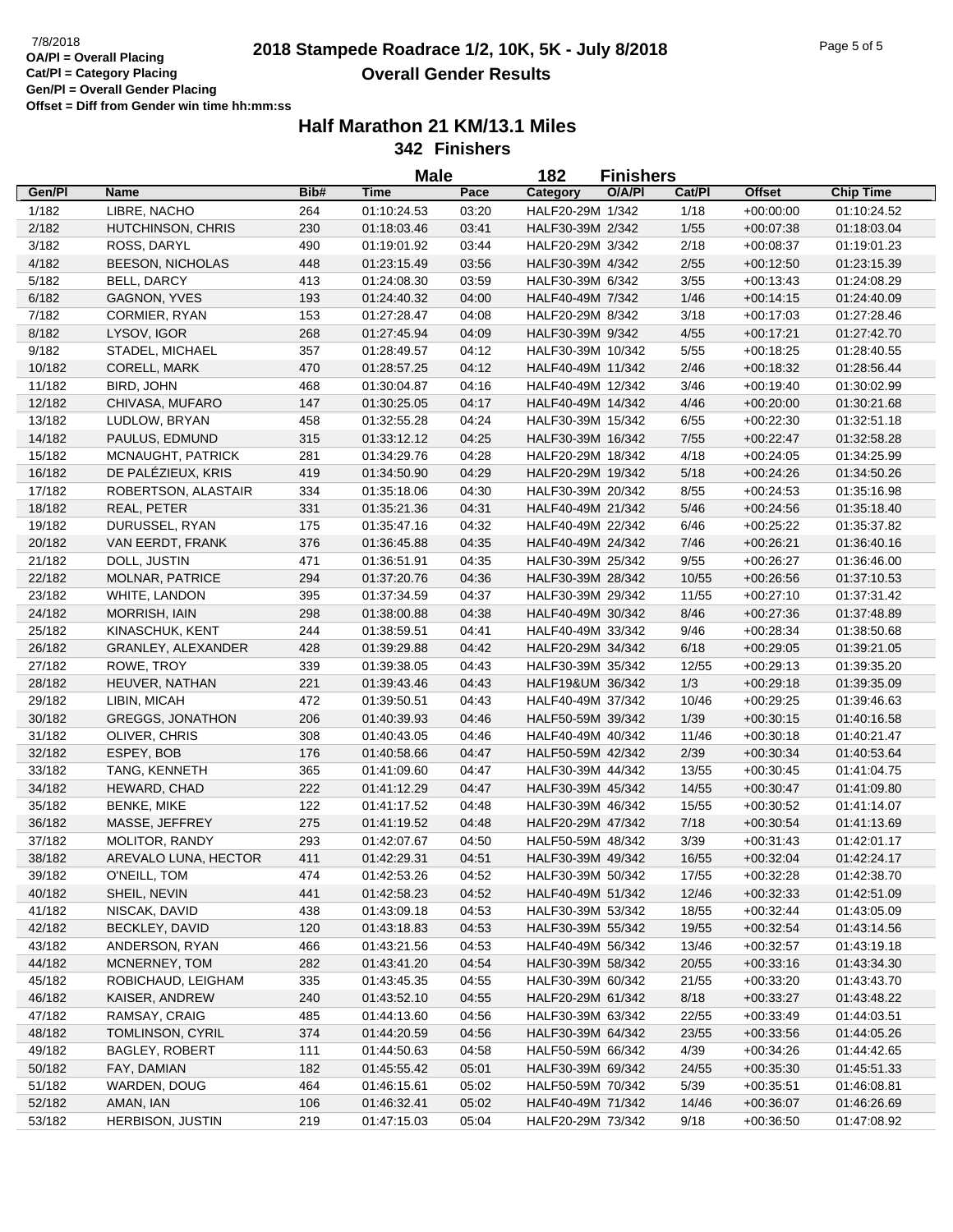## **2018 Stampede Roadrace 1/2, 10K, 5K - July 8/2018** 7/8/2018 Page 6 of 6 **Overall Gender Results**

|         |                         |      | <b>Male</b>                |       | 182                | <b>Finishers</b> |        |                            |                            |
|---------|-------------------------|------|----------------------------|-------|--------------------|------------------|--------|----------------------------|----------------------------|
| Gen/Pl  | <b>Name</b>             | Bib# | <b>Time</b>                | Pace  | Category           | O/A/PI           | Cat/Pl | <b>Offset</b>              | <b>Chip Time</b>           |
| 54/182  | <b>BECKER, CHRIS</b>    | 457  | 01:47:30.29                | 05:05 | HALF30-39M 74/342  |                  | 25/55  | $+00:37:05$                | 01:47:23.62                |
| 55/182  | <b>WISEMAN, STEVEN</b>  | 480  | 01:47:36.36                | 05:05 | HALF30-39M 75/342  |                  | 26/55  | $+00:37:11$                | 01:47:31.89                |
| 56/182  | LEBLIC, SEBASTIAN       | 256  | 01:47:44.14                | 05:06 | HALF20-29M 76/342  |                  | 10/18  | $+00:37:19$                | 01:47:36.09                |
| 57/182  | ALBINATI, NATHAN        | 408  | 01:47:56.42                | 05:06 | HALF20-29M 77/342  |                  | 11/18  | $+00:37:31$                | 01:47:55.41                |
| 58/182  | ALBION, DUNCAN          | 102  | 01:48:26.35                | 05:08 | HALF30-39M 78/342  |                  | 27/55  | $+00:38:01$                | 01:48:12.37                |
| 59/182  | MCKAY, RAYMOND          | 279  | 01:48:34.14                | 05:08 | HALF50-59M 80/342  |                  | 6/39   | $+00:38:09$                | 01:48:25.90                |
| 60/182  | FOURNIER, SEBASTIEN     | 191  | 01:48:49.76                | 05:09 | HALF40-49M 82/342  |                  | 15/46  | $+00:38:25$                | 01:48:36.30                |
| 61/182  | BATALHA SOARES, MARCEL  | 115  | 01:49:05.68                | 05:10 | HALF30-39M 84/342  |                  | 28/55  | $+00:38:41$                | 01:48:58.78                |
| 62/182  | CARD, GEOFFREY          | 450  | 01:49:31.28                | 05:11 | HALF40-49M 85/342  |                  | 16/46  | $+00:39:06$                | 01:49:23.12                |
| 63/182  | SIM, JORDAN             | 346  | 01:49:38.09                | 05:11 | HALF50-59M 86/342  |                  | 7/39   | $+00:39:13$                | 01:49:27.68                |
| 64/182  | FEDORONKO, YURA         | 184  | 01:49:38.46                | 05:11 | HALF30-39M 87/342  |                  | 29/55  | $+00:39:13$                | 01:49:26.21                |
| 65/182  | SPARKSMAN, STEVEN       | 355  | 01:49:40.80                | 05:11 | HALF50-59M 88/342  |                  | 8/39   | $+00:39:16$                | 01:49:30.68                |
| 66/182  | SCHLAUCH, KEVIN         | 343  | 01:49:44.57                | 05:12 | HALF30-39M 89/342  |                  | 30/55  | $+00:39:20$                | 01:49:36.71                |
| 67/182  | KING, KEVIN             | 245  | 01:50:01.19                | 05:12 | HALF40-49M 90/342  |                  | 17/46  | $+00:39:36$                | 01:49:55.28                |
| 68/182  | RENAUD, LOUIS           | 332  | 01:50:08.05                | 05:13 | HALF50-59M 92/342  |                  | 9/39   | $+00:39:43$                | 01:50:00.63                |
| 69/182  | MOHAMED, RIAZ           | 292  | 01:50:34.07                | 05:14 | HALF30-39M 93/342  |                  | 31/55  | $+00:40:09$                | 01:50:24.96                |
| 70/182  | WELSH, SETH             | 393  | 01:50:38.37                | 05:14 | HALF30-39M 94/342  |                  | 32/55  | $+00:40:13$                | 01:50:30.19                |
| 71/182  | <b>BARRY, FIACHRA</b>   | 114  | 01:50:52.19                | 05:15 | HALF30-39M 95/342  |                  | 33/55  | $+00:40:27$                | 01:50:46.66                |
| 72/182  | GOODFELLOW, RAY         | 203  | 01:51:09.11                | 05:16 | HALF50-59M 96/342  |                  | 10/39  | $+00:40:44$                | 01:50:47.93                |
| 73/182  | TIEH, SENG              | 369  | 01:51:29.35                | 05:17 | HALF60-69M 97/342  |                  | 1/19   | $+00:41:04$                | 01:51:22.99                |
| 74/182  | NEYRA, ROD              | 303  | 01:51:42.24                | 05:17 | HALF20-29M 98/342  |                  | 12/18  | $+00:41:17$                | 01:51:41.61                |
| 75/182  | MANYBEARS, RILEE        | 462  | 01:52:02.50                | 05:18 | HALF20-29M 99/342  |                  | 13/18  | $+00:41:37$                | 01:52:01.87                |
| 76/182  | <b>BEAUDOIN, BENITO</b> | 119  | 01:52:39.00                | 05:20 | HALF40-49M 100/342 |                  | 18/46  | $+00:42:14$                | 01:52:27.21                |
| 77/182  | KOLODYCHUK, BRENT       | 432  | 01:52:54.45                | 05:21 | HALF50-59M 101/342 |                  | 11/39  | $+00:42:29$                | 01:52:47.87                |
| 78/182  | <b>WATKINS, SEAN</b>    | 465  | 01:53:08.39                | 05:21 | HALF40-49M 102/342 |                  | 19/46  | $+00:42:43$                | 01:52:52.20                |
| 79/182  | DOYLE, AARON            | 168  | 01:53:12.90                | 05:21 | HALF30-39M 103/342 |                  | 34/55  | $+00:42:48$                | 01:53:04.57                |
| 80/182  | GRECO, VINCE            | 205  | 01:53:13.77                | 05:21 | HALF40-49M 104/342 |                  | 20/46  | $+00:42:49$                | 01:53:10.27                |
| 81/182  | OOSTERBAAN, EDWARD      | 309  | 01:53:14.13                | 05:21 | HALF50-59M 105/342 |                  | 12/39  | $+00:42:49$                | 01:53:03.81                |
| 82/182  | GARBOWSKI, HENRY        | 194  | 01:53:21.86                | 05:22 | HALF60-69M 106/342 |                  | 2/19   | $+00:42:57$                | 01:53:12.24                |
| 83/182  | PRICE, KENT             | 439  | 01:53:26.76                | 05:22 | HALF40-49M 107/342 |                  | 21/46  | $+00:43:02$                | 01:53:12.93                |
| 84/182  | OWEL, THEO              | 312  | 01:53:45.44                | 05:23 | HALF60-69M 109/342 |                  | 3/19   | $+00:43:20$                | 01:53:39.34                |
| 85/182  | SOBORG, OVE             | 482  | 01:54:05.12                | 05:24 | HALF50-59M 110/342 |                  | 13/39  | $+00:43:40$                | 01:53:55.04                |
| 86/182  | PEDERSEN, SØREN         | 316  | 01:54:05.90                | 05:24 | HALF50-59M 111/342 |                  | 14/39  | $+00:43:41$                | 01:53:56.19                |
| 87/182  | MUNRO, RYAN             | 300  | 01:54:28.16                | 05:25 | HALF40-49M 112/342 |                  | 22/46  | $+00:44:03$                | 01:54:17.08                |
| 88/182  | O'GRADY, PAUL           | 305  |                            | 05:26 | HALF30-39M 115/342 |                  | 35/55  | $+00:44:17$                |                            |
| 89/182  | DEARBORN, DAVE          | 159  | 01:54:41.66<br>01:55:07.40 | 05:27 | HALF60-69M 116/342 |                  | 4/19   | $+00:44:42$                | 01:54:27.23                |
| 90/182  | TIGLEY, ALLAN           | 370  |                            | 05:27 | HALF40-49M 119/342 |                  | 23/46  |                            | 01:54:45.17                |
| 91/182  | DIBENEDETTO, DON        | 164  | 01:55:16.16<br>01:55:17.08 | 05:27 | HALF60-69M 120/342 |                  | 5/19   | $+00:44:51$<br>$+00:44:52$ | 01:55:04.77<br>01:55:10.67 |
|         |                         |      |                            |       |                    |                  |        |                            |                            |
| 92/182  | HRYNUIK, DALE           | 228  | 01:55:40.66                | 05:28 | HALF60-69M 123/342 |                  | 6/19   | $+00:45:16$                | 01:55:33.45                |
| 94/182  | ALBINATI, KEITH         | 407  | 01:55:42.34                | 05:29 | HALF60-69M 125/342 |                  | 7/19   | $+00:45:17$                | 01:55:41.25                |
| 93/182  | JOHN, WESLEY            | 236  | 01:55:42.34                | 05:29 | HALF40-49M 124/342 |                  | 24/46  | $+00:45:17$                | 01:55:11.87                |
| 95/182  | DUFOUR, GABRIEL         | 173  | 01:55:48.32                | 05:29 | HALF19&UM 127/342  |                  | 2/3    | $+00.45:23$                | 01:55:33.35                |
| 96/182  | BEAL, JEFF              | 117  | 01:56:00.66                | 05:29 | HALF30-39M 128/342 |                  | 36/55  | $+00.45:36$                | 01:55:52.79                |
| 97/182  | HARRIS, ALEX            | 217  | 01:56:39.64                | 05:31 | HALF40-49M 129/342 |                  | 25/46  | $+00:46:15$                | 01:56:22.73                |
| 98/182  | MALTSEV, MICHAEL        | 271  | 01:57:19.04                | 05:33 | HALF40-49M 133/342 |                  | 26/46  | $+00:46:54$                | 01:57:07.05                |
| 99/182  | KOBETS, GLEB            | 249  | 01:57:19.12                | 05:33 | HALF30-39M 134/342 |                  | 37/55  | $+00:46:54$                | 01:57:07.33                |
| 100/182 | MICHELIN, LORNE         | 287  | 01:57:34.24                | 05:34 | HALF40-49M 136/342 |                  | 27/46  | $+00:47:09$                | 01:57:10.05                |
| 101/182 | <b>MORATINOS, JESUS</b> | 297  | 01:57:36.02                | 05:34 | HALF40-49M 137/342 |                  | 28/46  | $+00.47:11$                | 01:57:10.84                |
| 102/182 | KIM, BYONG              | 243  | 01:57:39.84                | 05:34 | HALF40-49M 138/342 |                  | 29/46  | $+00:47:15$                | 01:57:26.21                |
| 103/182 | VIERNEZA, KRISTINE      | 382  | 01:57:50.80                | 05:35 | HALF30-39M 142/342 |                  | 38/55  | $+00:47:26$                | 01:57:39.14                |
| 104/182 | ATICI, MEHMET           | 108  | 01:57:52.03                | 05:35 | HALF30-39M 143/342 |                  | 39/55  | $+00:47:27$                | 01:57:50.23                |
| 105/182 | HANNAH, KEITH           | 216  | 01:57:58.64                | 05:35 | HALF60-69M 144/342 |                  | 8/19   | $+00:47:34$                | 01:57:50.39                |
| 106/182 | MOONEY, SEAN            | 296  | 01:58:09.85                | 05:36 | HALF40-49M 145/342 |                  | 30/46  | $+00:47:45$                | 01:57:56.99                |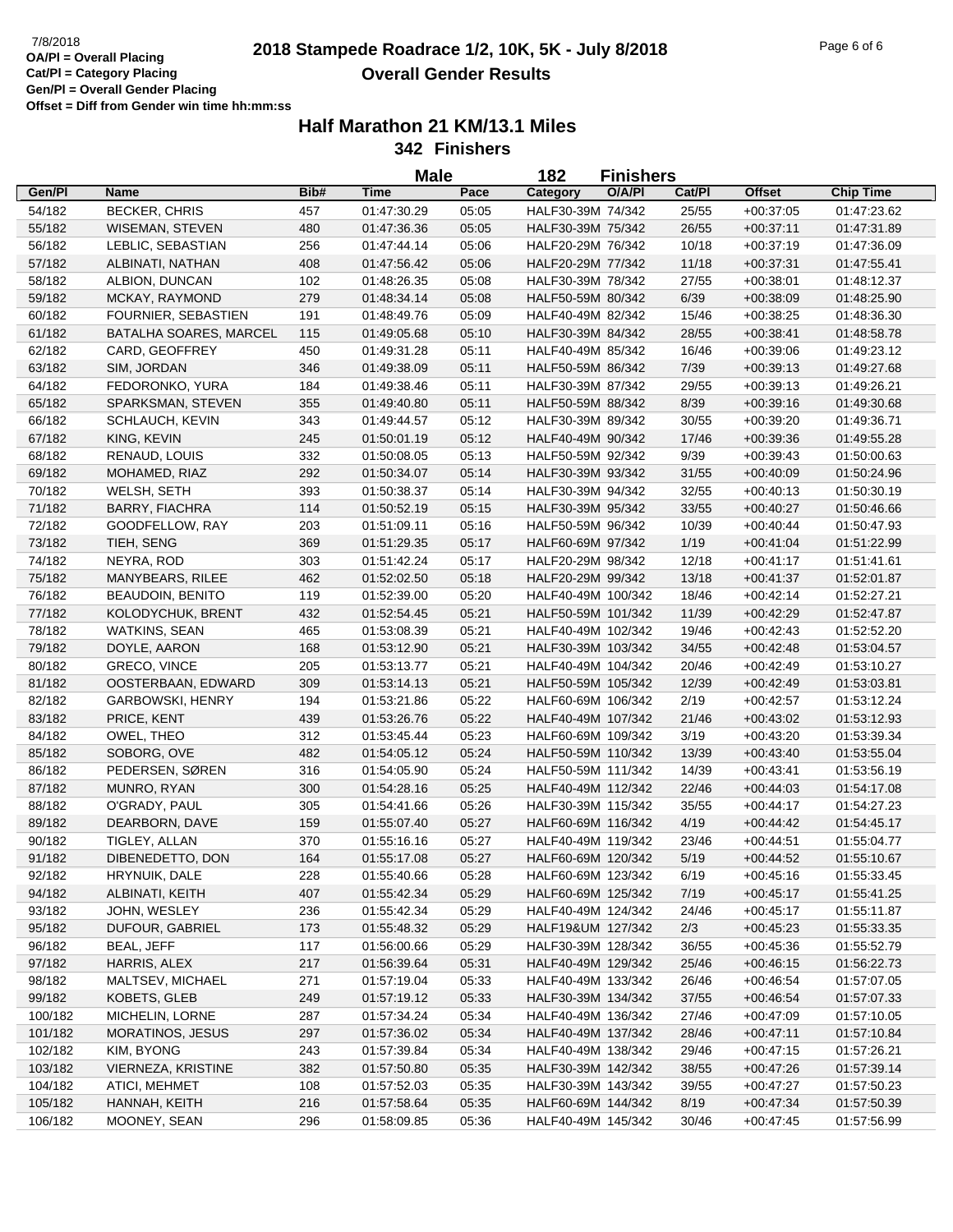## **2018**  $\frac{7}{8}/2018$  **2018 Stampede Roadrace 1/2, 10K, 5K - July 8/2018** Page 7 of 7 **Overall Gender Results**

|         |                                |      | <b>Male</b>                |       | 182                | <b>Finishers</b> |        |                            |                            |
|---------|--------------------------------|------|----------------------------|-------|--------------------|------------------|--------|----------------------------|----------------------------|
| Gen/Pl  | <b>Name</b>                    | Bib# | <b>Time</b>                | Pace  | <b>Category</b>    | O/A/PI           | Cat/Pl | <b>Offset</b>              | <b>Chip Time</b>           |
| 107/182 | VIERNEZA, MIKE                 | 383  | 01:58:14.61                | 05:36 | HALF30-39M 146/342 |                  | 40/55  | $+00:47:50$                | 01:58:03.10                |
| 108/182 | EVANS, JOHN                    | 488  | 01:58:37.93                | 05:37 | HALF50-59M 147/342 |                  | 15/39  | $+00:48:13$                | 01:58:27.13                |
| 109/182 | DEMINGS, JOEL                  | 461  | 01:58:46.32                | 05:37 | HALF50-59M 148/342 |                  | 16/39  | $+00:48:21$                | 01:58:29.14                |
| 110/182 | SIMMONS, AUSTIN                | 442  | 01:59:08.00                | 05:38 | HALF19&UM 149/342  |                  | 3/3    | $+00.48.43$                | 01:58:52.12                |
| 111/182 | ALMENDROS, ALBERTO             | 103  | 01:59:15.47                | 05:39 | HALF30-39M 150/342 |                  | 41/55  | $+00.48:50$                | 01:59:05.15                |
| 112/182 | MASSINA, SEAN                  | 276  | 01:59:24.86                | 05:39 | HALF30-39M 152/342 |                  | 42/55  | $+00.49:00$                | 01:59:12.07                |
| 113/182 | GRIGG, JOHN                    | 207  | 01:59:26.74                | 05:39 | HALF30-39M 153/342 |                  | 43/55  | $+00.49:02$                | 01:59:19.59                |
| 114/182 | RADZICHOWSKY, IAN              | 326  | 01:59:53.36                | 05:40 | HALF40-49M 154/342 |                  | 31/46  | $+00:49:28$                | 01:59:41.29                |
| 115/182 | WILLIS, DAN                    | 400  | 01:59:59.11                | 05:41 | HALF50-59M 156/342 |                  | 17/39  | $+00.49:34$                | 01:59:57.02                |
| 116/182 | MCGREGOR, MARTIN               | 278  | 02:00:05.84                | 05:41 | HALF40-49M 158/342 |                  | 32/46  | $+00:49:41$                | 01:59:59.85                |
| 117/182 | MILBURY, DAWSON                | 289  | 02:01:02.88                | 05:44 | HALF60-69M 159/342 |                  | 9/19   | $+00:50:38$                | 02:00:44.15                |
| 118/182 | MCBRIDE, JOHN                  | 277  | 02:01:04.38                | 05:44 | HALF50-59M 160/342 |                  | 18/39  | $+00:50:39$                | 02:00:45.48                |
| 119/182 | MELNITSKI, TIM                 | 459  | 02:01:06.37                | 05:44 | HALF50-59M 161/342 |                  | 19/39  | $+00:50:41$                | 02:00:53.88                |
| 120/182 | MACKIRDY, RANDY                | 269  | 02:01:10.62                | 05:44 | HALF50-59M 162/342 |                  | 20/39  | $+00:50:46$                | 02:01:04.04                |
| 121/182 | OGILVIE, JASON                 | 307  | 02:01:41.22                | 05:46 | HALF30-39M 166/342 |                  | 44/55  | $+00:51:16$                | 02:01:29.32                |
| 122/182 | PISO, CAL                      | 320  | 02:03:03.89                | 05:49 | HALF50-59M 173/342 |                  | 21/39  | $+00.52:39$                | 02:02:47.51                |
| 123/182 | CASEY, JIM                     | 143  | 02:03:11.30                | 05:50 | HALF60-69M 174/342 |                  | 10/19  | $+00.52:46$                | 02:03:00.99                |
| 124/182 | ARCHIBALD, BRENDAN             | 107  | 02:03:23.59                | 05:50 | HALF20-29M 175/342 |                  | 14/18  | $+00:52:59$                | 02:03:11.72                |
| 125/182 | SMITH, STEVE                   | 354  | 02:03:45.10                | 05:51 | HALF60-69M 177/342 |                  | 11/19  | $+00:53:20$                | 02:03:14.62                |
| 126/182 | MARTE, EUGENE                  | 274  | 02:03:50.89                |       | HALF40-49M 178/342 |                  | 33/46  |                            | 02:03:50.30                |
|         |                                |      |                            | 05:52 |                    |                  |        | $+00:53:26$                |                            |
| 127/182 | JOHNSTON, ROB<br>KAMPS, GERRIT | 239  | 02:04:01.64<br>02:04:03.37 | 05:52 | HALF30-39M 179/342 |                  | 45/55  | $+00:53:37$<br>$+00.53.38$ | 02:03:46.83<br>02:03:50.10 |
| 128/182 |                                | 241  |                            | 05:52 | HALF30-39M 180/342 |                  | 46/55  |                            |                            |
| 129/182 | LONSBERRY, DARRELL             | 266  | 02:04:16.03                | 05:53 | HALF40-49M 182/342 |                  | 34/46  | $+00:53:51$                | 02:03:59.97                |
| 130/182 | <b>CHARLTON, RICK</b>          | 417  | 02:04:16.55                | 05:53 | HALF50-59M 183/342 |                  | 22/39  | $+00.53:52$                | 02:04:03.91                |
| 131/182 | RODRÍGUEZ, ISMAEL              | 337  | 02:06:05.31                | 05:58 | HALF30-39M 186/342 |                  | 47/55  | $+00.55:40$                | 02:05:47.80                |
| 132/182 | VALCAZAR, ALEJANDRO            | 454  | 02:06:34.14                | 05:59 | HALF40-49M 187/342 |                  | 35/46  | $+00:56:09$                | 02:06:22.55                |
| 133/182 | <b>BANKS, PETER</b>            | 113  | 02:06:55.31                | 06:00 | HALF40-49M 189/342 |                  | 36/46  | $+00:56:30$                | 02:06:36.82                |
| 134/182 | VENNE, DARCY                   | 455  | 02:07:54.11                | 06:03 | HALF50-59M 193/342 |                  | 23/39  | $+00:57:29$                | 02:07:45.01                |
| 135/182 | MIERAU, CAM                    | 288  | 02:07:59.48                | 06:03 | HALF50-59M 194/342 |                  | 24/39  | $+00.57:34$                | 02:07:40.09                |
| 136/182 | <b>VEDULA, SRIRAM</b>          | 379  | 02:08:10.67                | 06:04 | HALF40-49M 195/342 |                  | 37/46  | $+00.57:46$                | 02:07:58.18                |
| 137/182 | DEUTSCHER, NORMAN              | 163  | 02:08:22.46                | 06:05 | HALF70+M           | 196/342          | 1/2    | $+00:57:57$                | 02:08:06.59                |
| 138/182 | <b>BURKE, NELSON</b>           | 135  | 02:08:34.67                | 06:05 | HALF50-59M 197/342 |                  | 25/39  | $+00:58:10$                | 02:08:10.18                |
| 139/182 | <b>WILSON, CAM</b>             | 402  | 02:08:53.89                | 06:06 | HALF50-59M 201/342 |                  | 26/39  | $+00:58:29$                | 02:08:32.45                |
| 140/182 | LONSDALE, IAN                  | 267  | 02:10:49.18                | 06:11 | HALF60-69M 207/342 |                  | 12/19  | $+01:00:24$                | 02:10:32.27                |
| 141/182 | LE, JOHN                       | 255  | 02:10:59.77                | 06:12 | HALF50-59M 208/342 |                  | 27/39  | $+01:00:35$                | 02:10:33.91                |
| 142/182 | DUNBAR, RAY                    | 174  | 02:11:44.39                | 06:14 | HALF60-69M 213/342 |                  | 13/19  | $+01:01:19$                | 02:11:27.20                |
| 143/182 | GANLEY, BRENDAN                | 483  | 02:11:57.27                | 06:15 | HALF50-59M 214/342 |                  | 28/39  | $+01:01:32$                | 02:11:37.99                |
| 144/182 | CHEEVER, JASON                 | 144  | 02:12:29.84                | 06:16 | HALF50-59M 216/342 |                  | 29/39  | $+01:02:05$                | 02:12:16.01                |
| 145/182 | <b>VELTRI, BIAGIO</b>          | 380  | 02:13:27.15                | 06:19 | HALF50-59M 220/342 |                  | 30/39  | $+01:03:02$                | 02:13:12.17                |
| 146/182 | RODRIGUEZ, FIL                 | 336  | 02:13:45.95                | 06:20 | HALF30-39M 221/342 |                  | 48/55  | $+01:03:21$                | 02:13:27.05                |
| 147/182 | PFISTER, MICHAEL               | 318  | 02:14:42.83                | 06:23 | HALF40-49M 222/342 |                  | 38/46  | $+01:04:18$                | 02:14:34.18                |
| 148/182 | JENSEN, BOB                    | 235  | 02:16:34.59                | 06:28 | HALF60-69M 229/342 |                  | 14/19  | $+01:06:10$                | 02:16:27.44                |
| 149/182 | IBEABUCHI, CHINEKWU            | 231  | 02:17:19.27                | 06:30 | HALF40-49M 231/342 |                  | 39/46  | $+01:06:54$                | 02:17:18.01                |
| 150/182 | WARD, COLIN                    | 389  | 02:17:25.82                | 06:30 | HALF30-39M 232/342 |                  | 49/55  | $+01:07:01$                | 02:17:10.33                |
| 151/182 | FELICIANO, GERARD              | 185  | 02:17:48.48                | 06:31 | HALF30-39M 234/342 |                  | 50/55  | $+01:07:23$                | 02:17:28.88                |
| 152/182 | DAVIS, LAURENCE                | 158  | 02:19:43.14                | 06:37 | HALF60-69M 242/342 |                  | 15/19  | $+01:09:18$                | 02:19:22.22                |
| 153/182 | GOODRIDGE, WAYNE               | 425  | 02:19:47.94                | 06:37 | HALF50-59M 243/342 |                  | 31/39  | $+01:09:23$                | 02:19:24.30                |
| 154/182 | DESHPANDE, SHASHIKANT          | 162  | 02:20:34.14                | 06:39 | HALF30-39M 246/342 |                  | 51/55  | $+01:10:09$                | 02:20:24.92                |
| 155/182 | SPICE, RON                     | 444  | 02:21:24.95                | 06:42 | HALF50-59M 250/342 |                  | 32/39  | $+01:11:00$                | 02:21:03.08                |
| 156/182 | <b>HAUBRICH, TREVOR</b>        | 218  | 02:21:50.62                | 06:43 | HALF50-59M 251/342 |                  | 33/39  | $+01:11:26$                | 02:21:27.49                |
| 157/182 | TRAN, BANG                     | 375  | 02:22:11.25                | 06:44 | HALF30-39M 253/342 |                  | 52/55  | $+01:11:46$                | 02:09:42.61                |
| 158/182 | NARDONE, CRAIG                 | 301  | 02:24:08.47                | 06:49 | HALF60-69M 259/342 |                  | 16/19  | $+01:13:43$                | 02:23:44.82                |
| 159/182 | LANCIAULT, JEAN-CHARLES        | 252  | 02:24:20.39                | 06:50 | HALF40-49M 261/342 |                  | 40/46  | $+01:13:55$                | 02:23:54.60                |
|         |                                |      |                            |       |                    |                  |        |                            |                            |